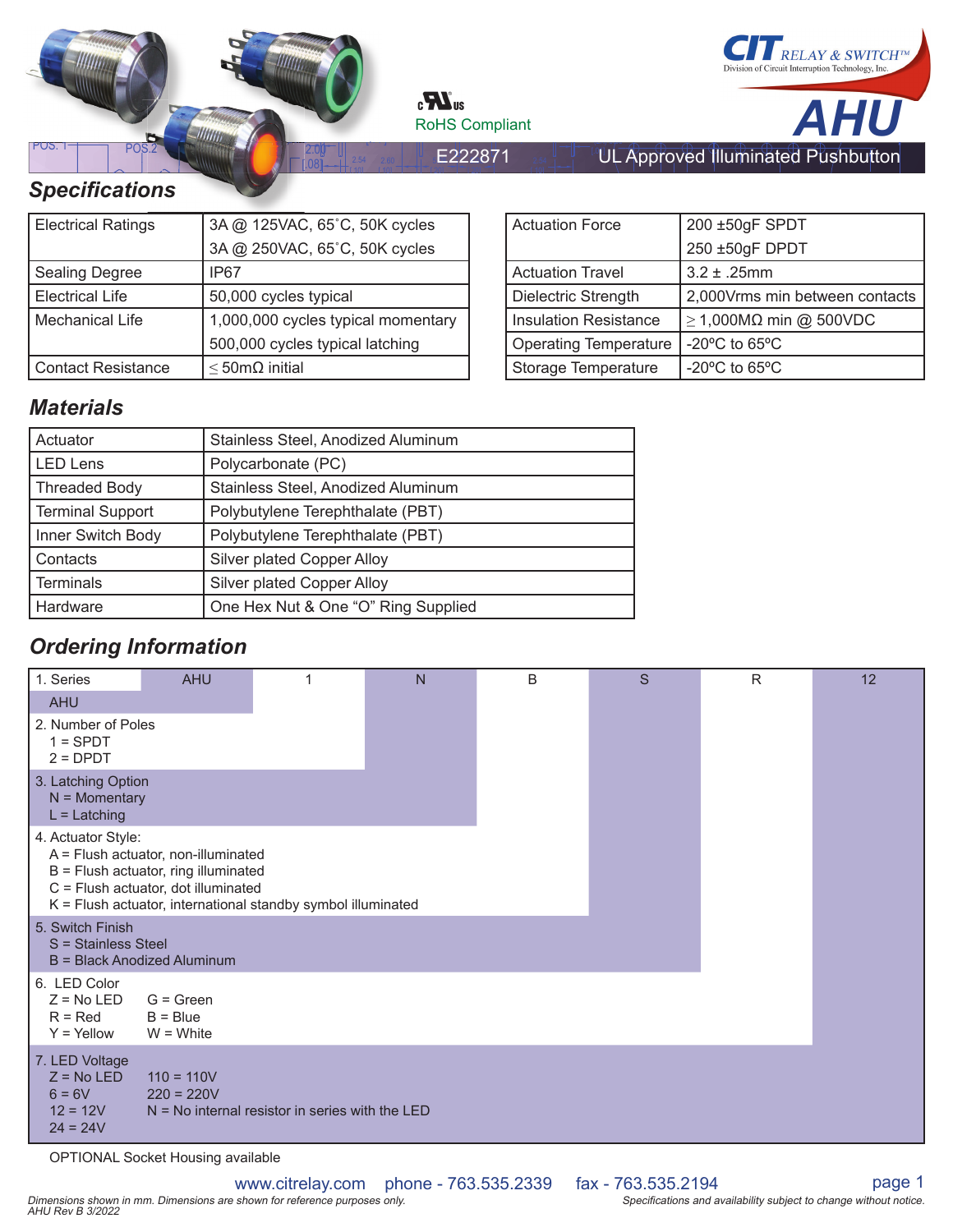

[.10]

[ 10]

[ 20]

[ 20]

[ 10]

(2X) 0.30

#### *Dimensions*



*C - Flush Actuator, Dot Illuminated K - Flush Actuator, International Standby Symbol*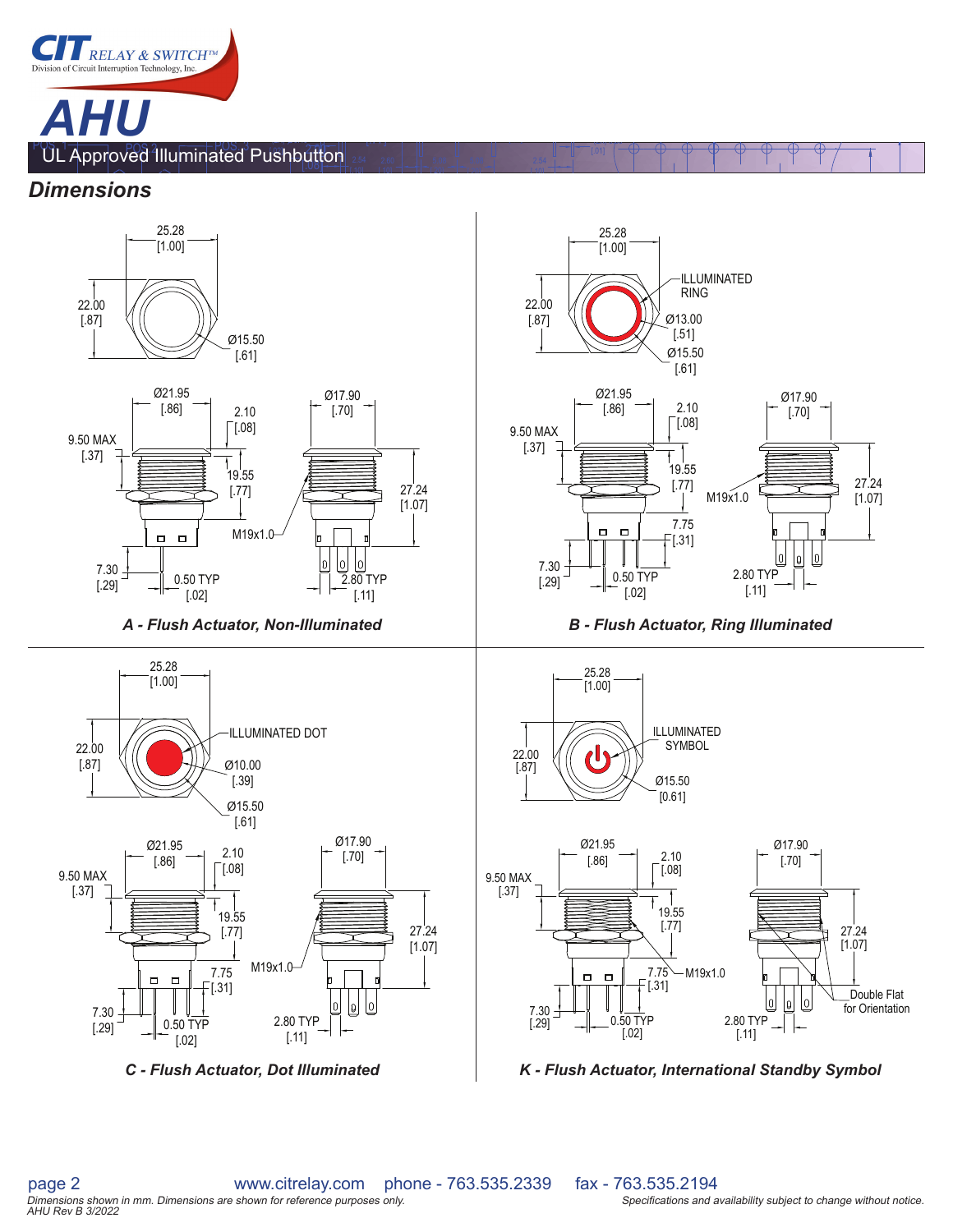







[.10]

[ 10]

(2X) Q0.40

[.02] [ ] POS. 1 POS.2 POS. 3 [.77] 2.00

[ 20]

[ 20]

2 3  $(5)$  $6\phantom{.}6$ LED 1  $\sqrt{\text{LED 2}}$ 

1

4

[ 10]

*Double Pole*



*Schematic Bottom View Panel Cut-Out*

# *Panel Cut-Out*





# *Optional Socket Housing*





www.citrelay.com phone - 763.535.2339 fax - 763.535.2194 page 3<br>shown for reference purposes only. Dimensions shown in mm. Dimensions are shown for reference purposes only. Notation the state of the state of the Specifications and availability subject to change without notice. AHU Rev B 3/2022<br>AHU Rev B 3/2022 page 3